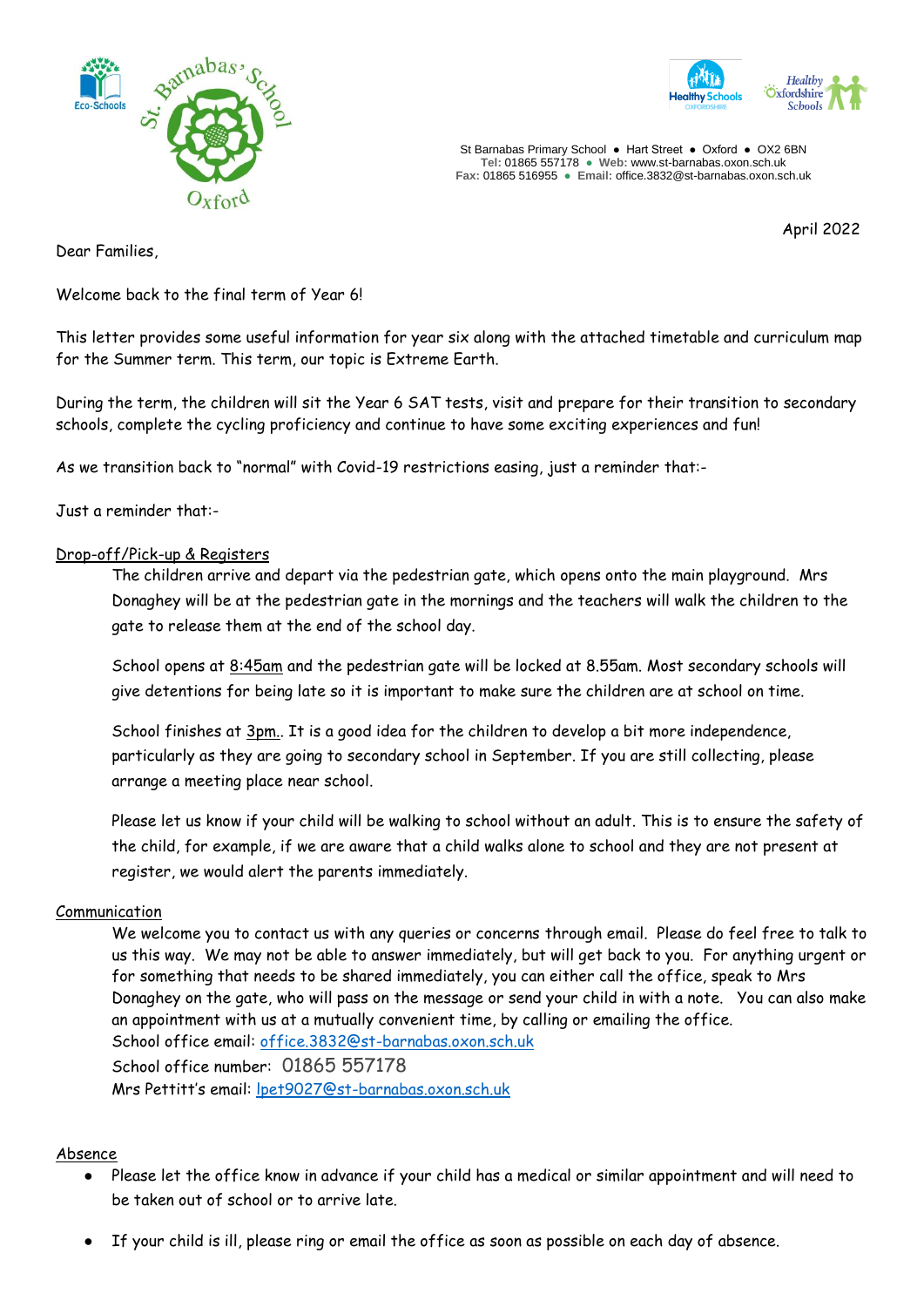- Children will have their own school equipment in a labelled pencil case provided by school. (Please do not send in pencil cases from home)
- PE lessons are on Wednesdays and Thursdays but children should come to school in clothes that are suitable for PE every day. We will not have PE kits in school. Please tie long hair back.

## Suntan lotion

With the warmer weather arriving, suntan lotion is advisable. Please apply suntan lotion before your child comes to school. Children should not share lotion so if you want them to reapply, please make sure they have their own bottle in school. Lotion can be reapplied at lunchtime if necessary. Hats are also advisable as the field is very exposed during the summer months.

# Reading

Reading is a wonderful life skill and we want children to love reading. The more the children read, the more words they are exposed to and these words gradually and inevitably make their way into the children's vocabulary. This assists with all areas of the children's learning, helps their confidence in speaking aloud and especially helps with ideas for their writing.

We will continue to have a big focus on reading throughout the school this term. We would love the children to recommend good books that they have read, to help inspire others. Current research confirms that the most effective form of homework is reading. Children who read regularly at home will have greater success in other subjects at school. In Year 6, we do expect the children to read every day alongside reading our class book. The children will continue to visit the school library each Thursday to choose a book which may be taken home and returned when finished. Please encourage your child to read at home daily.

### Other Homework

Homework will mainly be set online but can be printed for any children who cannot easily access online learning on any particular week. Learning homework set may be in the form of spellings, maths, grammar and so on. We will continue to use Big Maths (Powerpoints and work are set online most days in class and can be accessed through your child's Google Classroom account). Homework will be set on a Wednesday via Google Classroom and should be completed by the following Monday.

### Symptoms

The school continues to be vigilant about Covid-19. Please do not send your child to school if they have symptoms of the virus: a high temperature or a cough or a loss of taste or smell. If anyone in school shows any of these symptoms they will need to go home immediately.

### SAT week

SAT week starts on the 9th - 12th May. The timetable is as follows:

- **Monday 9 May – English grammar, punctuation and spelling:**
	- **Paper 1: questions**
	- **Paper 2: spelling**
- **Tuesday 10 May – English reading**
	- **Wednesday 11 May – Mathematics:**
		- **Paper 1: arithmetic**
		- **Paper 2: reasoning**
- **Thursday 12 May – Mathematics Paper 3: reasoning**

The test must be taken on the scheduled day and under exam conditions. There will be a SAT meeting on Wednesday 27th April at 6pm online to answer any questions that you may have. Please note the change of date and many apologies for any inconvenience caused by this change. .